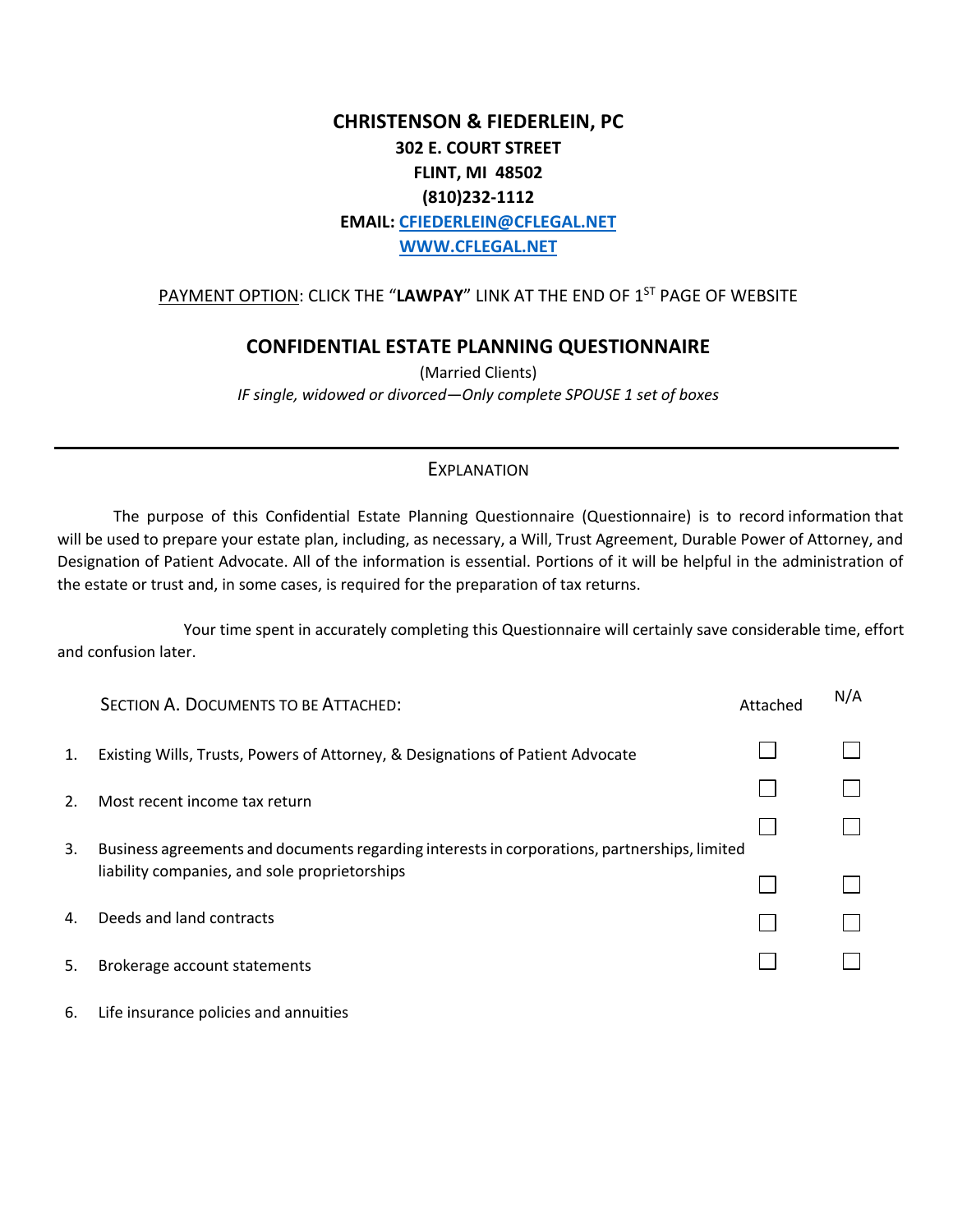SECTION B. GENERAL ESTATE PLANNING INFORMATION Date of Completion:

INSTRUCTIONS:

- A. Attach additional sheets if necessary.
- B. Mark "N/A" by those items which are not applicable.
- C. Return to me at your earliest convenience.
- D. When describing your assets, use "J" for assets jointly owned and state the name of the joint owners; use "1" for assets owned in Spouse 1's name alone and "2" for assets owned in Spouse 2's name alone.

| SECTION B. GENERAL ESTATE PLANNING INFORMATION (CONTINUED) |                  |                     |  |  |  |  |
|------------------------------------------------------------|------------------|---------------------|--|--|--|--|
|                                                            | SPOUSE 1 (SELF)  | SPOUSE <sub>2</sub> |  |  |  |  |
| Full Legal Name: (including<br>middle name)                |                  |                     |  |  |  |  |
| <b>Address:</b>                                            |                  |                     |  |  |  |  |
| County:                                                    |                  |                     |  |  |  |  |
| <b>Cell Phone:</b>                                         |                  |                     |  |  |  |  |
| <b>United States Citizen?</b>                              | <b>No</b><br>Yes | Yes<br><b>No</b>    |  |  |  |  |
| <b>Home E-mail Address:</b>                                |                  |                     |  |  |  |  |
| <b>Social Security</b><br>Number(Last 4):                  |                  |                     |  |  |  |  |
| <b>Date of Birth:</b>                                      |                  |                     |  |  |  |  |
| Employer:                                                  |                  |                     |  |  |  |  |
| <b>Business Address:</b>                                   |                  |                     |  |  |  |  |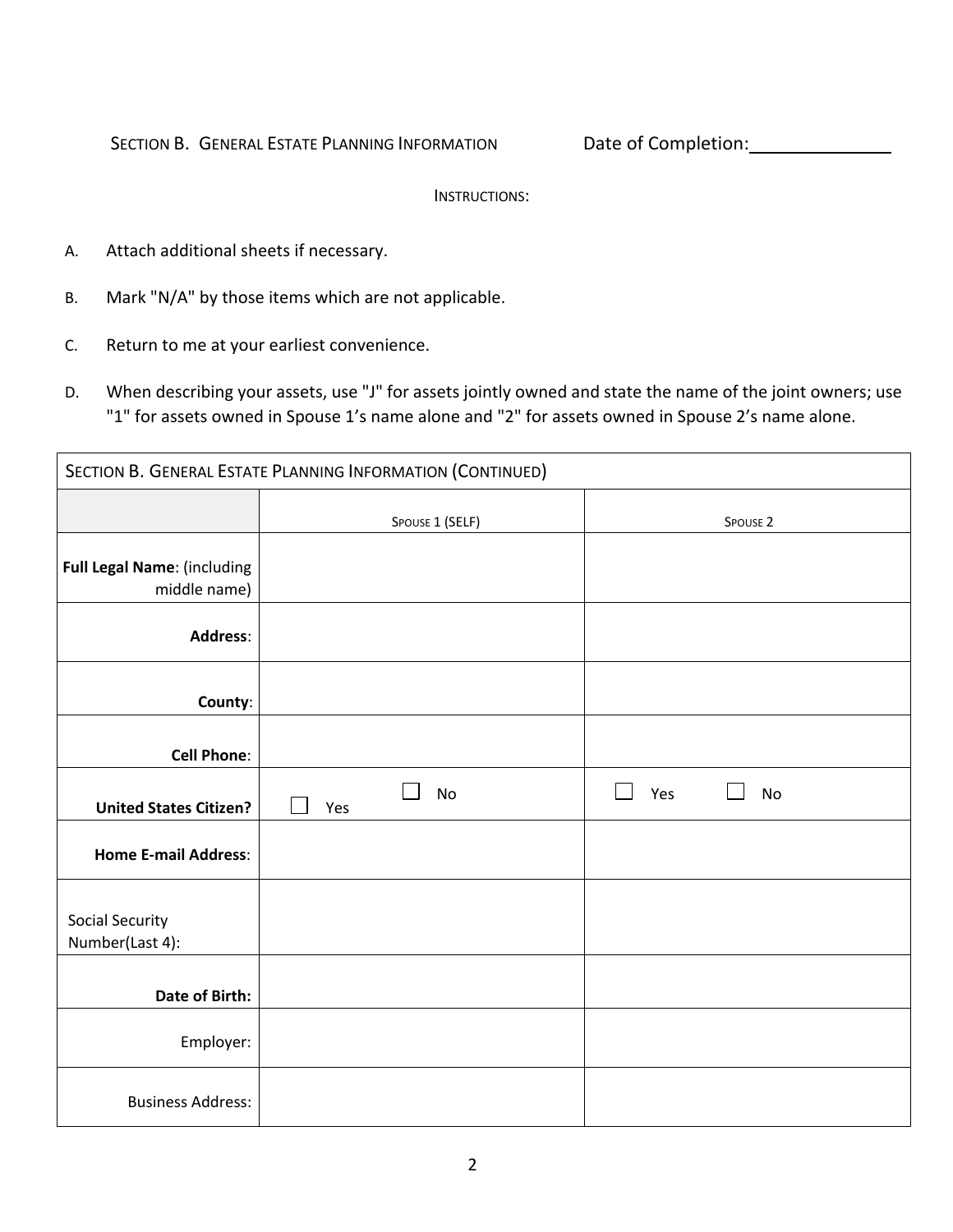| <b>Business Telephone:</b> |  |
|----------------------------|--|
|                            |  |
| <b>Business E-mail</b>     |  |
| Address:                   |  |
|                            |  |
| <b>Business Facsimile:</b> |  |
|                            |  |
| <b>Marital Status:</b>     |  |
|                            |  |
| Date of Marriage:          |  |

| <b>CHILDREN</b> |         |                         |                              |  |  |  |
|-----------------|---------|-------------------------|------------------------------|--|--|--|
| <b>Name</b>     | Address | Date of<br><b>Birth</b> | Social<br>Security<br>Number |  |  |  |
|                 |         |                         |                              |  |  |  |
|                 |         |                         |                              |  |  |  |
|                 |         |                         |                              |  |  |  |
|                 |         |                         |                              |  |  |  |

| SECTION B. GENERAL ESTATE PLANNING INFORMATION (CONTINUED) |                                   |                      |                  |                              |
|------------------------------------------------------------|-----------------------------------|----------------------|------------------|------------------------------|
|                                                            | <b>CHILDREN BY PRIOR MARRIAGE</b> |                      |                  |                              |
| Name                                                       | Address                           | Children of<br>Whom? | Date of<br>Birth | Social<br>Security<br>Number |
|                                                            |                                   |                      |                  |                              |
|                                                            |                                   |                      |                  |                              |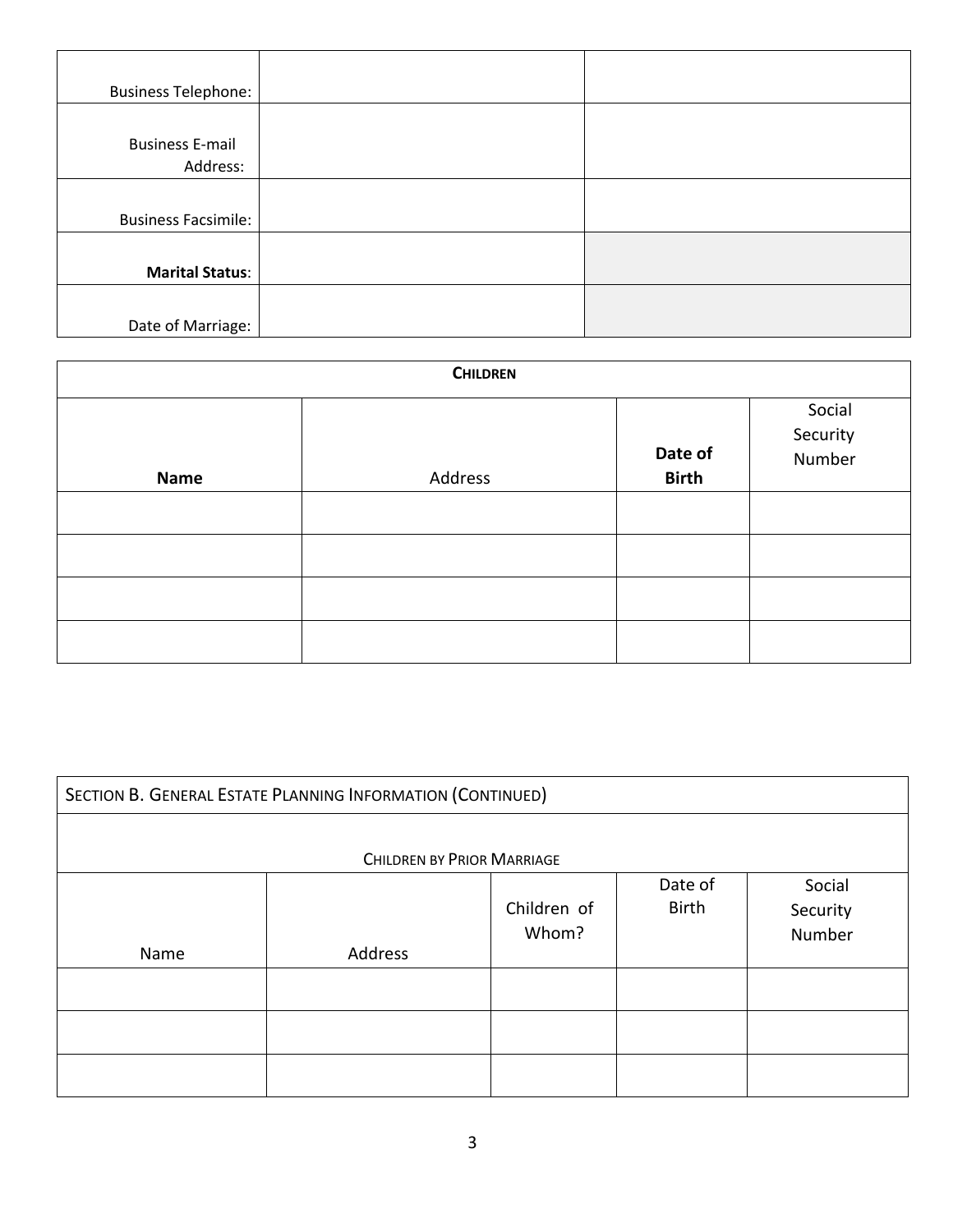| <b>GRANDCHILDREN</b>   |               |                        |                    |                                |                              |  |  |
|------------------------|---------------|------------------------|--------------------|--------------------------------|------------------------------|--|--|
| Name                   |               | Address                | Name of<br>Parents | Date<br>$\mathsf{of}$<br>Birth | Social<br>Security<br>Number |  |  |
|                        |               |                        |                    |                                |                              |  |  |
|                        |               |                        |                    |                                |                              |  |  |
|                        |               |                        |                    |                                |                              |  |  |
|                        |               |                        |                    |                                |                              |  |  |
|                        |               | <b>PARENTS</b>         |                    |                                |                              |  |  |
|                        |               | SPOUSE 1               |                    |                                | SPOUSE <sub>2</sub>          |  |  |
|                        | Father's Name |                        |                    |                                |                              |  |  |
| Father's Address       |               |                        |                    |                                |                              |  |  |
| Father's Date of Birth | Mother's Name |                        |                    |                                |                              |  |  |
|                        |               |                        |                    |                                |                              |  |  |
| Mother's Address       |               |                        |                    |                                |                              |  |  |
| Mother's Date of Birth |               |                        |                    |                                |                              |  |  |
|                        |               | <b>OTHER RELATIVES</b> |                    |                                |                              |  |  |
| Name                   |               |                        | Address            |                                | Relationship                 |  |  |
|                        |               |                        |                    |                                |                              |  |  |
|                        |               |                        |                    |                                |                              |  |  |

SECTION C. PLANNING AND DISTRIBUTION OBJECTIVES:

1. Upon your death, how and to whom do you want your assets distributed?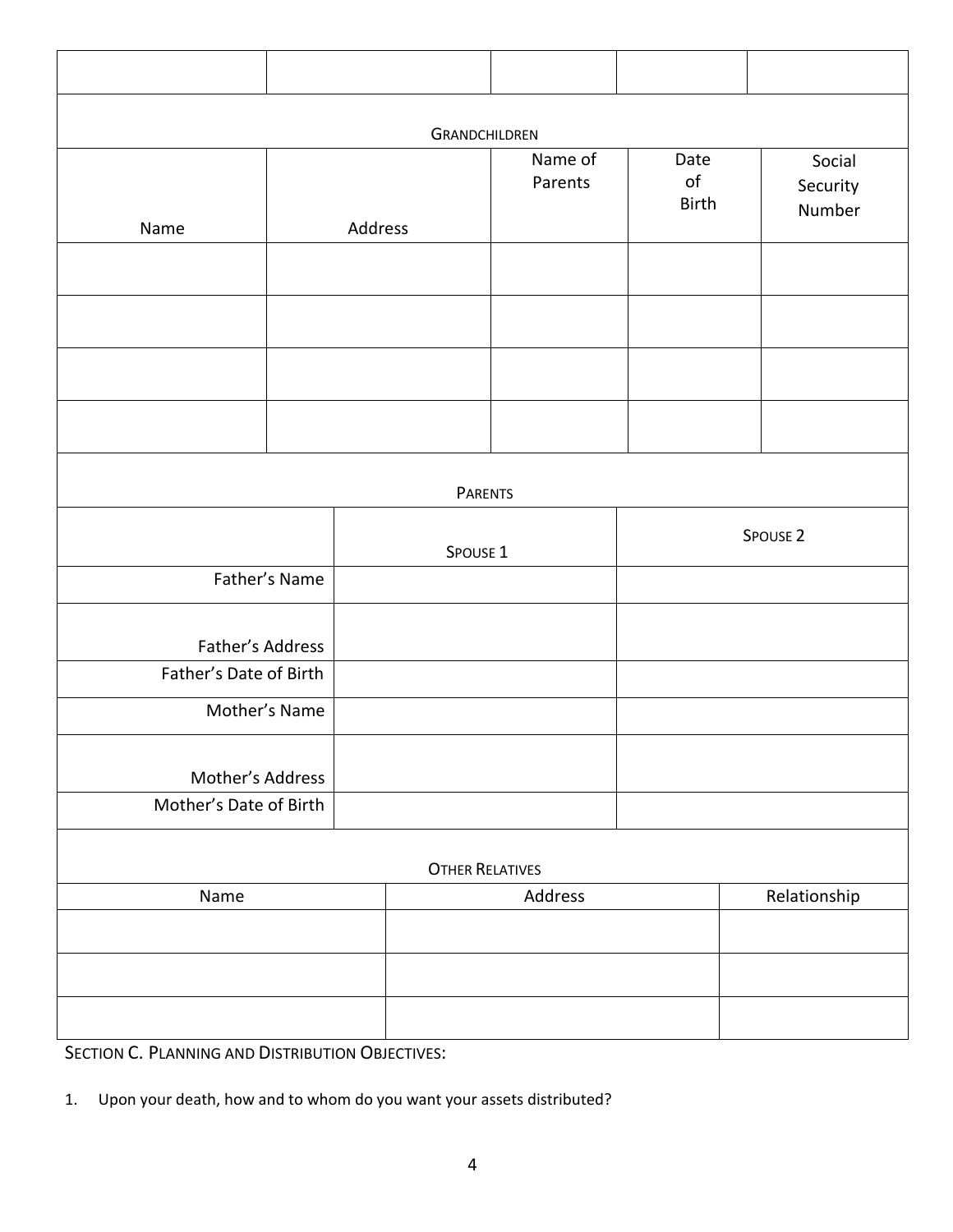| Name |                                                                                                                              | Item                                                 |                |
|------|------------------------------------------------------------------------------------------------------------------------------|------------------------------------------------------|----------------|
|      |                                                                                                                              |                                                      |                |
|      |                                                                                                                              |                                                      |                |
|      |                                                                                                                              |                                                      |                |
|      |                                                                                                                              |                                                      |                |
|      | If both of you die prematurely leaving minor children, should your children receive property at:<br>age of majority (18); or | $\Box$ held in trust and distributed at age $\Box$ . |                |
|      | Do you want to make gifts to any charities? If so:                                                                           |                                                      |                |
|      | Name and Address of Charities                                                                                                |                                                      | Amount of Gift |
|      |                                                                                                                              |                                                      |                |
|      |                                                                                                                              |                                                      |                |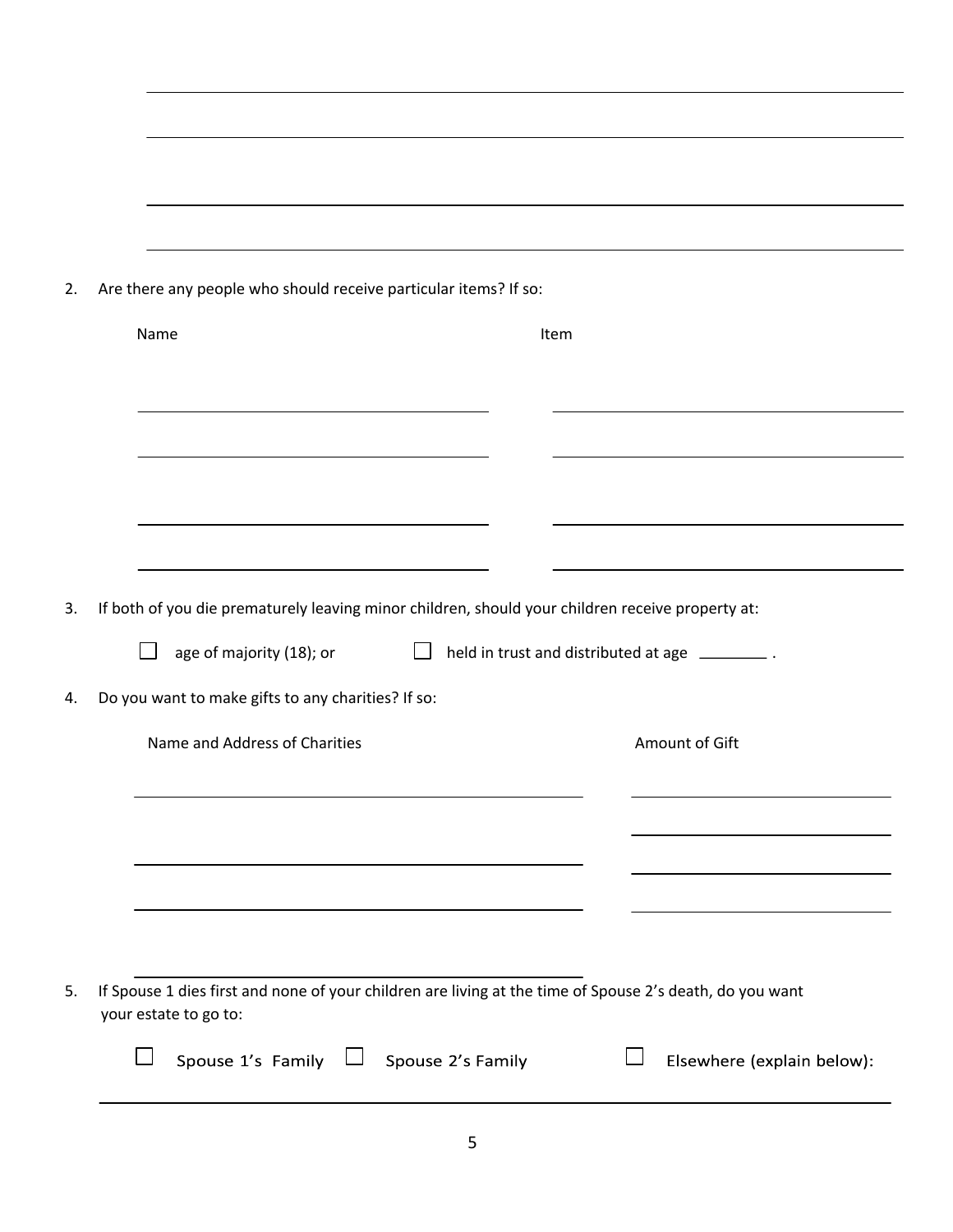|                        | <b>SECTION D. ESTATE PLANNING DOCUMENTS</b>                               |                                                                                                                                                                                                                          |
|------------------------|---------------------------------------------------------------------------|--------------------------------------------------------------------------------------------------------------------------------------------------------------------------------------------------------------------------|
|                        |                                                                           | <b>WILL</b>                                                                                                                                                                                                              |
|                        |                                                                           | Personal Representative: Person responsible for administering your estate and probate proceedings. This person hires<br>the lawyer to handle the probate and should be the same person you pick for financial decisions. |
|                        | Spouse 1                                                                  | Spouse 2                                                                                                                                                                                                                 |
| $1st$ Choice           |                                                                           |                                                                                                                                                                                                                          |
| 2nd Choice             |                                                                           |                                                                                                                                                                                                                          |
| 3rd Choice             |                                                                           |                                                                                                                                                                                                                          |
| parents are deceased.  |                                                                           | Guardian: Person responsible for the well-being and daily care of your <i>minor children</i> , until they attain age 18, if both                                                                                         |
|                        | Spouse 1                                                                  | Spouse 2                                                                                                                                                                                                                 |
| $1st$ Choice           |                                                                           |                                                                                                                                                                                                                          |
| 2nd Choice             |                                                                           |                                                                                                                                                                                                                          |
|                        | parents are deceased. (Same as Personal Representative and Financial POA) | Conservator: Person who will manage any minor child's finances and property, until that child attains age 18, if both                                                                                                    |
|                        | Spouse 1                                                                  | Spouse 2                                                                                                                                                                                                                 |
| 1 <sup>st</sup> Choice |                                                                           |                                                                                                                                                                                                                          |
| 2nd Choice             |                                                                           |                                                                                                                                                                                                                          |
|                        |                                                                           | <b>TRUST</b>                                                                                                                                                                                                             |
|                        |                                                                           | Trustee: Person or bank that will manage your assets in a trust and distribute assets after your death.                                                                                                                  |
|                        | Spouse 1                                                                  | Spouse 2                                                                                                                                                                                                                 |
| $1st$ Choice           |                                                                           |                                                                                                                                                                                                                          |
|                        |                                                                           |                                                                                                                                                                                                                          |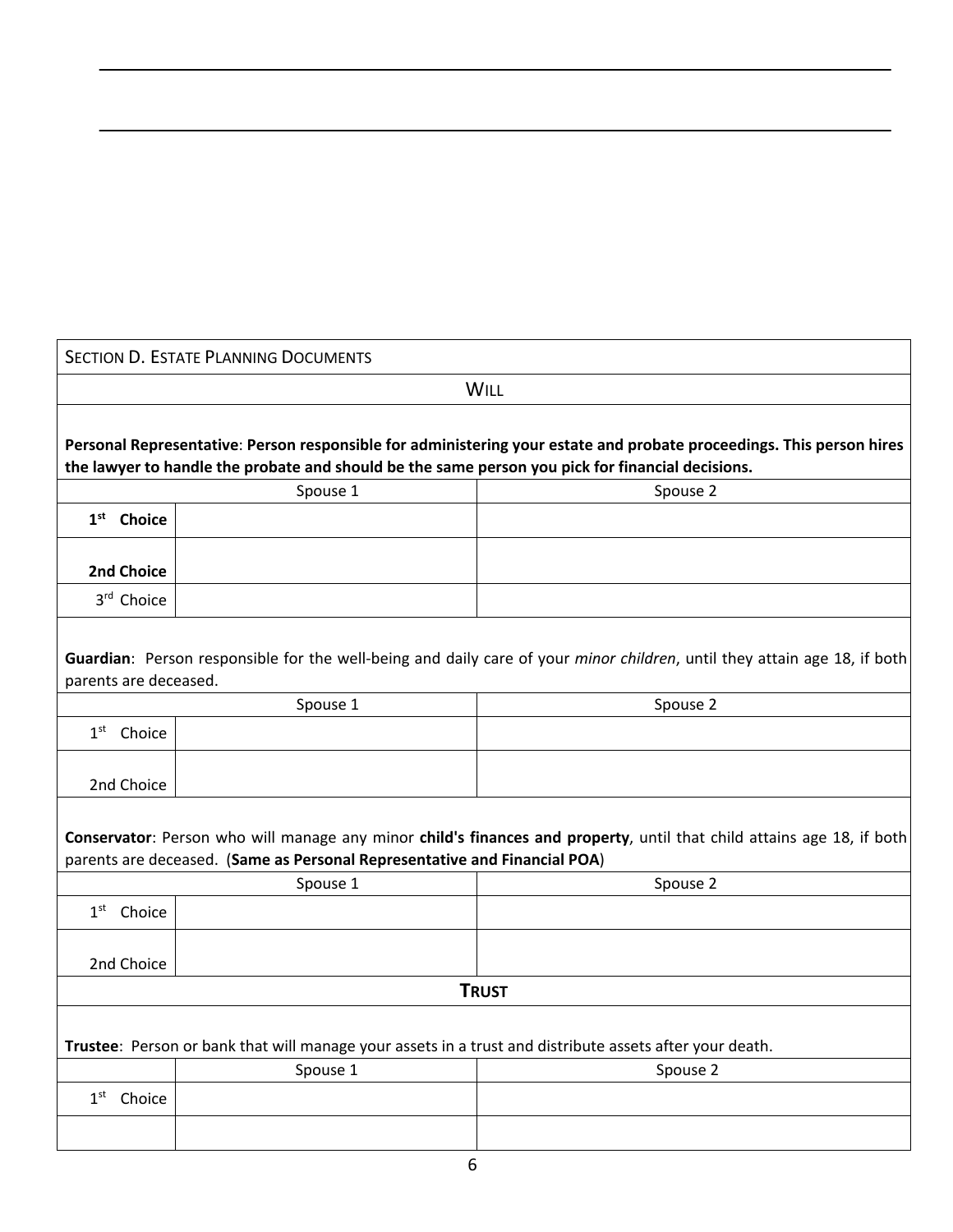| 2nd Choice                     |          |             |                                        |                             |                                                                                                                          |
|--------------------------------|----------|-------------|----------------------------------------|-----------------------------|--------------------------------------------------------------------------------------------------------------------------|
| 3rd Choice                     |          |             |                                        |                             |                                                                                                                          |
|                                |          |             | <b>DURABLE POWER OF ATTORNEY</b>       |                             |                                                                                                                          |
|                                |          |             |                                        |                             |                                                                                                                          |
|                                | Spouse 1 |             |                                        |                             | Durable Power of Attorney Agent: Person who will manage your financial affairs if you are unable to do so.<br>Spouse 2   |
| $1st$ Choice                   |          |             |                                        |                             |                                                                                                                          |
| 2 <sup>nd</sup> Choice         |          |             |                                        |                             |                                                                                                                          |
|                                |          |             |                                        |                             |                                                                                                                          |
| 3rd Choice                     |          |             |                                        |                             |                                                                                                                          |
|                                |          |             | <b>DESIGNATION OF PATIENT ADVOCATE</b> |                             |                                                                                                                          |
|                                |          |             |                                        |                             |                                                                                                                          |
|                                | Spouse 1 |             |                                        |                             | Designation of Patient Advocate: Person who will make your health care decisions if you are unable to do so.<br>Spouse 2 |
| $1st$ Choice                   |          |             |                                        |                             |                                                                                                                          |
|                                |          |             |                                        |                             |                                                                                                                          |
| 2nd Choice                     |          |             |                                        |                             |                                                                                                                          |
| 3rd Choice                     |          |             |                                        |                             |                                                                                                                          |
|                                |          |             |                                        |                             |                                                                                                                          |
| <b>SECTION E. ASSETS</b>       |          |             |                                        |                             |                                                                                                                          |
|                                |          |             | <b>BANK ACCOUNTS</b>                   |                             |                                                                                                                          |
| <b>CHECKING</b>                |          |             |                                        |                             |                                                                                                                          |
| <b>Account Number</b>          |          |             | Ownership                              |                             | Amount                                                                                                                   |
|                                |          | $\perp$     | $\Box$ s1                              | ls2                         |                                                                                                                          |
|                                |          | $\Box$      | $\square$ s1                           | $\Box$ s2                   |                                                                                                                          |
|                                |          |             |                                        |                             |                                                                                                                          |
| <b>SAVINGS</b>                 |          |             |                                        |                             |                                                                                                                          |
| <b>Account Number</b>          |          |             | Ownership                              |                             | Amount                                                                                                                   |
|                                |          | $\Box$ J    | $\Box$ S1                              | $\overline{\phantom{a}}$ S2 |                                                                                                                          |
|                                |          | $\exists$ J | $\Box$ S1                              | ls2                         |                                                                                                                          |
| <b>CERTIFICATES OF DEPOSIT</b> |          |             |                                        |                             |                                                                                                                          |
| <b>Account Number</b>          |          |             | Ownership                              |                             | Amount                                                                                                                   |
|                                |          | $\Box$      | $\Box$ S1                              | $\sqcup$ s2                 |                                                                                                                          |
|                                |          |             |                                        |                             |                                                                                                                          |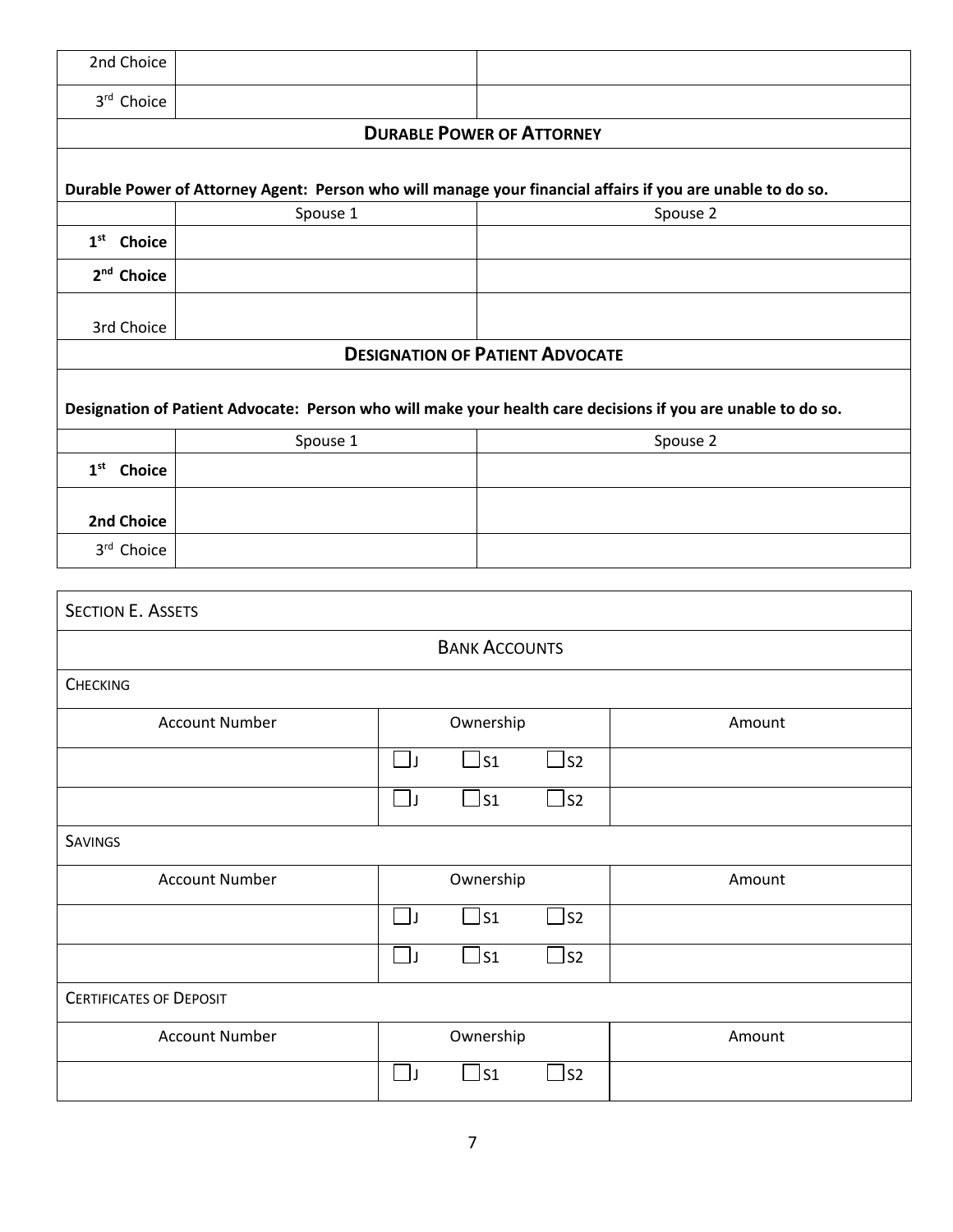|                                    | S1_                          | $\sqcup$ S2 |          |
|------------------------------------|------------------------------|-------------|----------|
| TOTAL OF CHECKING, SAVINGS AND CER | <b>TIFICATES OF DEPOSIT:</b> |             |          |
|                                    | <b>SAFETY DEPOSIT BOX</b>    |             |          |
| Number                             |                              |             | Location |
|                                    |                              |             |          |

|                                    | PERSONAL PROPERTY                                      |                   |
|------------------------------------|--------------------------------------------------------|-------------------|
| <b>AUTOMOBILES</b>                 |                                                        |                   |
| Make & Year                        | Ownership                                              | Fair Market Value |
|                                    | $\exists$ s1<br>S <sub>2</sub><br>$\exists$ J          |                   |
|                                    | $\Box$<br>$\Box$ s1<br>S <sub>2</sub>                  |                   |
| <b>HOUSEHOLD FURNISHINGS</b>       |                                                        |                   |
| Description                        | Ownership                                              | Fair Market Value |
|                                    | $\mathsf{S}1$<br>$\blacksquare$<br>S <sub>2</sub><br>J |                   |
|                                    | $\Box$ s1<br>$\Box$<br>S <sub>2</sub>                  |                   |
| <b>JEWELRY</b>                     |                                                        |                   |
| Description                        | Ownership                                              | Fair Market Value |
|                                    | $\exists$ s1<br>$\Box$<br>S <sub>2</sub><br>×          |                   |
|                                    | $\Box$<br>$\Box$ s1<br>S <sub>2</sub>                  |                   |
| COLLECTIONS (ART, ETC.)            |                                                        |                   |
| Description                        | Ownership                                              | Fair Market Value |
|                                    | ر [_ا<br>$\Box$ s1<br>$\sim$<br>S <sub>2</sub>         |                   |
|                                    | $\Box$<br>$\Box$ s1<br>S <sub>2</sub><br>ri            |                   |
| OTHER (DESCRIBE)                   |                                                        |                   |
| Description                        | Ownership                                              | Fair Market Value |
|                                    | $\Box$ J<br>$\exists$ s1<br>i<br>S <sub>2</sub>        |                   |
|                                    | $\Box$ J<br>$\Box$ S1<br>S <sub>2</sub><br>×           |                   |
| <b>TOTAL OF PERSONAL PROPERTY:</b> |                                                        |                   |
|                                    |                                                        |                   |

| SECTION E. ASSETS (CONTINUED) |  |  |
|-------------------------------|--|--|
|-------------------------------|--|--|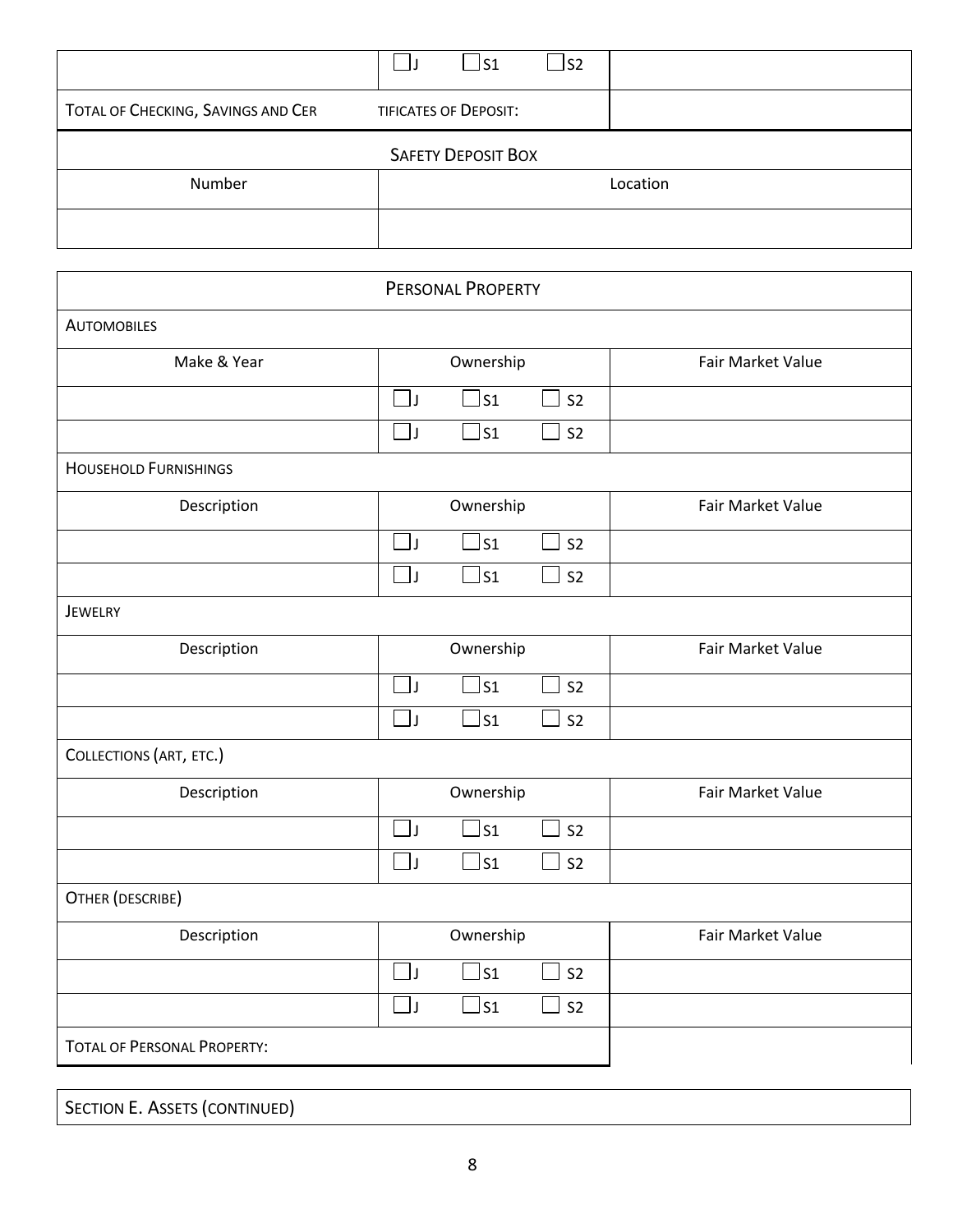| <b>REAL ESTATE</b>          |       |                                                            |                          |                         |  |
|-----------------------------|-------|------------------------------------------------------------|--------------------------|-------------------------|--|
| PARCEL NO. 1                |       |                                                            |                          |                         |  |
|                             |       |                                                            |                          |                         |  |
| Address                     |       |                                                            |                          |                         |  |
| Legal Description           |       | Please attach a copy of deed and other instrument of title |                          |                         |  |
| Ownership                   | Joint | Spouse 1                                                   | Spouse2                  |                         |  |
| Date of Acquisition         |       |                                                            | Cost                     |                         |  |
| <b>Current Market Value</b> |       | Amount of Debt                                             |                          | <b>Monthly Payments</b> |  |
| Encumbrances                |       | (name of mortgagees, lienors, etc.)                        |                          |                         |  |
|                             |       |                                                            |                          |                         |  |
|                             |       |                                                            |                          |                         |  |
|                             |       |                                                            |                          |                         |  |
|                             |       |                                                            |                          |                         |  |
|                             |       |                                                            |                          |                         |  |
| PARCEL NO. 2                |       |                                                            |                          |                         |  |
|                             |       |                                                            |                          |                         |  |
| Address                     |       |                                                            |                          |                         |  |
| Legal Description           |       | Please attach a copy of deed and other instrument of title |                          |                         |  |
| Ownership                   | Joint | Spouse 1                                                   | Spouse 2                 |                         |  |
| Date of Acquisition         |       |                                                            | Cost                     |                         |  |
| <b>Current Market Value</b> |       | Amount of Debt                                             | <b>Monthly Payments</b>  |                         |  |
| Encumbrances                |       | (name of mortgagees, lienors, etc.)                        |                          |                         |  |
|                             |       |                                                            |                          |                         |  |
|                             |       |                                                            |                          |                         |  |
|                             |       |                                                            |                          |                         |  |
|                             |       |                                                            |                          |                         |  |
|                             |       |                                                            |                          |                         |  |
|                             |       |                                                            |                          |                         |  |
|                             |       |                                                            |                          |                         |  |
| PARCEL NO. 3                |       |                                                            |                          |                         |  |
|                             |       |                                                            |                          |                         |  |
| Address                     |       |                                                            |                          |                         |  |
| Legal Description           |       | Please attach a copy of deed and other instrument of title |                          |                         |  |
| Ownership                   | Joint |                                                            | Spouse 1 $\Box$ Spouse 2 |                         |  |
| Date of Acquisition         |       |                                                            | Cost                     |                         |  |
| <b>Current Market Value</b> |       | Amount of Debt                                             |                          | <b>Monthly Payments</b> |  |
|                             |       |                                                            |                          |                         |  |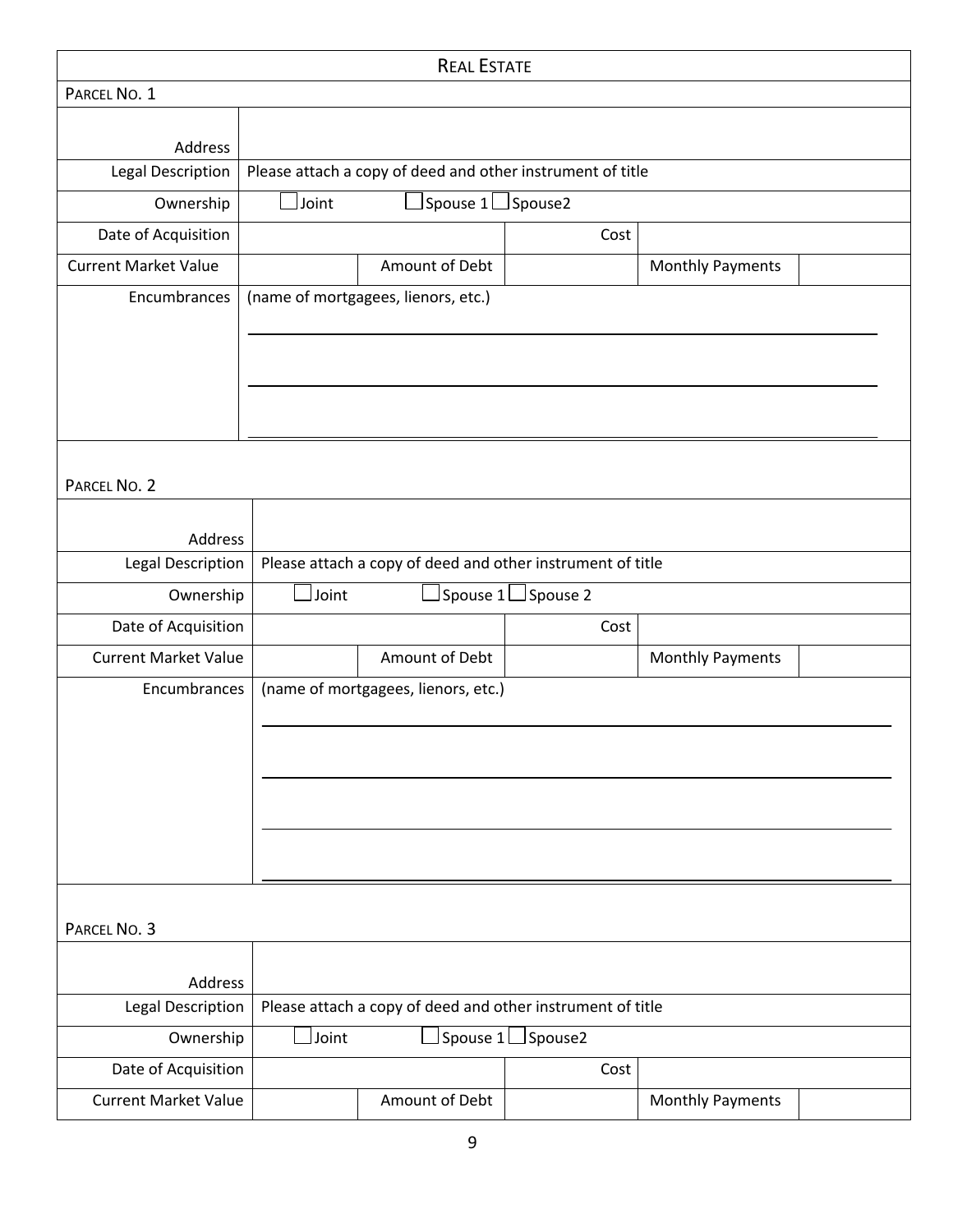| Encumbrances   (name of mortgagees, lienors, etc.) |
|----------------------------------------------------|
|                                                    |
|                                                    |
|                                                    |
|                                                    |
|                                                    |
|                                                    |

| <b>SECTION E. ASSETS (CONTINUED)</b>         |                                                                                                                           |                         |      |               |                         |
|----------------------------------------------|---------------------------------------------------------------------------------------------------------------------------|-------------------------|------|---------------|-------------------------|
|                                              |                                                                                                                           | <b>INVESTMENTS</b>      |      |               |                         |
|                                              | <b>STOCKS AND MUTUAL FUNDS</b>                                                                                            |                         |      |               |                         |
| Company                                      | Ownership                                                                                                                 | No. of<br>Shares        | Cost | Date Acquired | Fair<br>Market<br>Value |
|                                              | $\mathsf{ls}_1 \sqcup \mathsf{s}_2$<br>$\mathbf{J}$<br>ls1<br>_ls2                                                        |                         |      |               |                         |
|                                              | $\mathbf{I}$<br>ls1<br>$\sqcup$ s2<br>$\mathbf{J}$                                                                        |                         |      |               |                         |
|                                              | $\mathsf{ls}_1 \mathrel{\sqcup} \mathsf{s}_2$<br>IJ                                                                       |                         |      |               |                         |
|                                              | $\mathsf{I}_{\mathsf{S1}}$<br>$\sqcup$ s2<br>$\mathbf{J}$<br>ls1<br>$\sqcup$ s2<br>J                                      |                         |      |               |                         |
|                                              | $\mathsf{ls}_1$<br>$\mathsf{\underline{\perp}}$ s2<br>$\mathbf{J}$                                                        |                         |      |               |                         |
|                                              | $\mathsf{I}_{\mathsf{S1}}$<br>$\sqcup$ s2<br>$\mathbf{J}$                                                                 |                         |      |               |                         |
|                                              | $\mathsf{ls}_1$<br>$\mathsf{\underline{\hspace{1pt}52}}$<br>$\mathbf{J}$<br>$\mathsf{ls}_1 \sqcup \mathsf{s}_2$<br>ل ا    |                         |      |               |                         |
| <b>TOTAL OF STOCKS AND MUTUA</b><br>. FUNDS: |                                                                                                                           |                         |      |               |                         |
| <b>BONDS AND TREASURY NOTES</b>              |                                                                                                                           |                         |      |               |                         |
| Type                                         | Ownership                                                                                                                 | No. of<br><b>Shares</b> | Cost | Date Acquired | Fair<br>Market<br>Value |
|                                              | Js1 ∟s2<br>IJ                                                                                                             |                         |      |               |                         |
|                                              | $\mathsf{ls}_1 \sqcup \mathsf{s}_2$<br>ر ل<br>$\mathsf{l}_{\mathsf{S1}}\mathrel{\sqsubset}\mathsf{s}_{\mathsf{2}}$<br>_ J |                         |      |               |                         |
| <b>TOTAL OF BONDS AND TREASURY NOTES:</b>    |                                                                                                                           |                         |      |               |                         |

SECTION E. ASSETS (CONTINUED)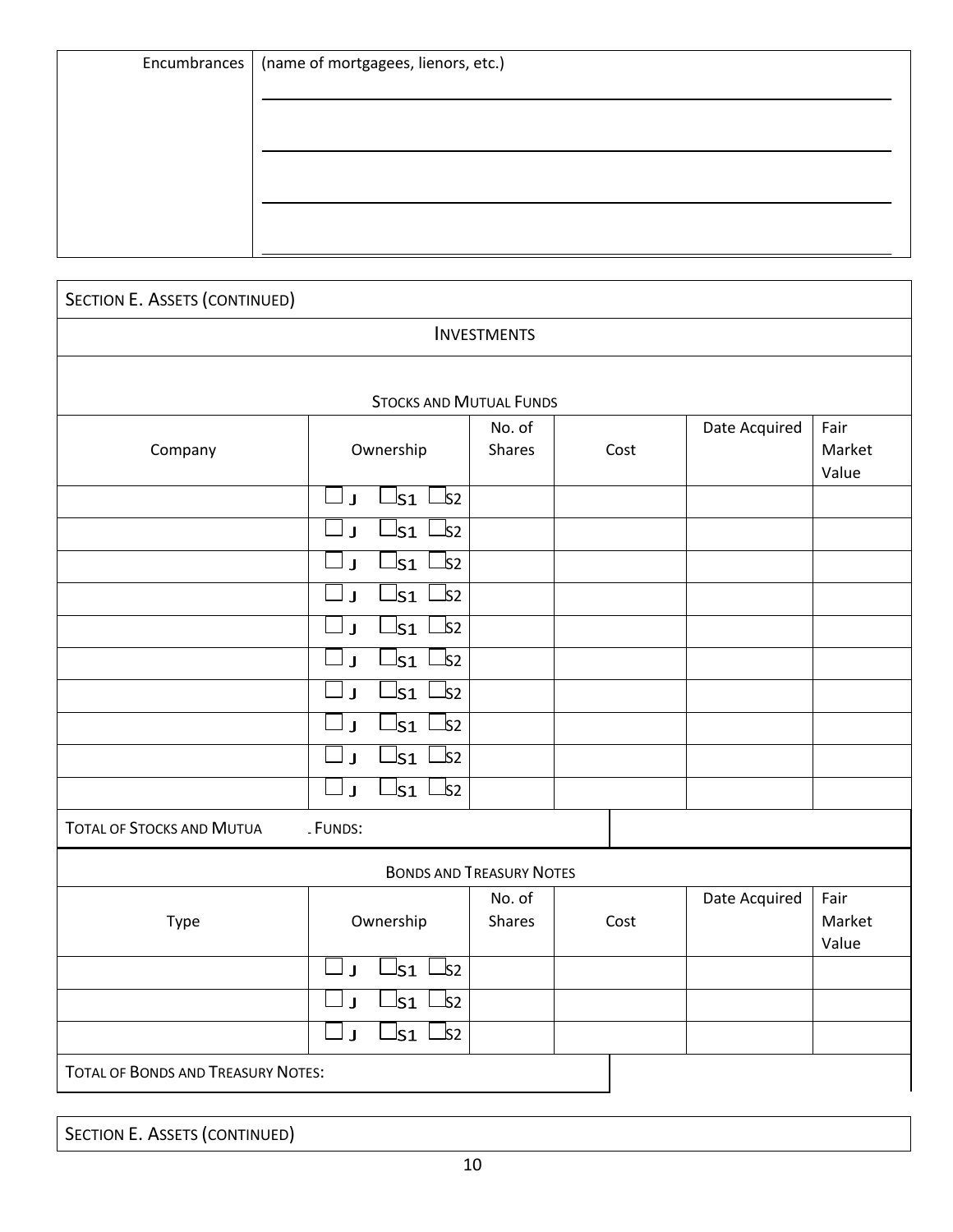|                              | RETIREMENT, DISABILITY, AND DEATH BENEFITS                                                                    |                     |
|------------------------------|---------------------------------------------------------------------------------------------------------------|---------------------|
|                              | If you have any interest in a pension, profit sharing, stock bonus, self-employed retirement plan, individual |                     |
|                              | retirement account or deferred compensation plan, or any other similar type of benefit, complete the          |                     |
| following:                   |                                                                                                               |                     |
|                              | SPOUSE <sub>1</sub>                                                                                           | SPOUSE <sub>2</sub> |
| <b>RETIREMENT PLAN NO. 1</b> |                                                                                                               |                     |
| Company                      |                                                                                                               |                     |
| Type of Plan                 |                                                                                                               |                     |
| Person(s) Covered            |                                                                                                               |                     |
| Value                        |                                                                                                               |                     |
| Beneficiary(ies)             |                                                                                                               |                     |
| <b>RETIREMENT PLAN NO. 2</b> |                                                                                                               |                     |
|                              |                                                                                                               |                     |
| Company                      |                                                                                                               |                     |
| Type of Plan                 |                                                                                                               |                     |
| Person(s) Covered            |                                                                                                               |                     |
| Value                        |                                                                                                               |                     |
| Beneficiary(ies)             |                                                                                                               |                     |
| <b>RETIREMENT PLAN NO. 3</b> |                                                                                                               |                     |
|                              |                                                                                                               |                     |
| Company                      |                                                                                                               |                     |
| Type of Plan                 |                                                                                                               |                     |
| Person(s) Covered            |                                                                                                               |                     |
| Value                        |                                                                                                               |                     |
| Beneficiary(ies)             |                                                                                                               |                     |

| SECTION E. ASSETS (CONTINUED)                                                             |                                                                                |  |  |  |
|-------------------------------------------------------------------------------------------|--------------------------------------------------------------------------------|--|--|--|
| <b>CLOSELY HELD BUSINESS INTERESTS</b><br>(Use separate sheet for each business interest) |                                                                                |  |  |  |
|                                                                                           |                                                                                |  |  |  |
| <b>ENTITY 1</b>                                                                           |                                                                                |  |  |  |
| Name of Entity                                                                            |                                                                                |  |  |  |
| Percentage Owned                                                                          |                                                                                |  |  |  |
| Type of Entity                                                                            | Limited Liability Company Partnership<br>Corporation<br>Sole<br>Proprietorship |  |  |  |
| Your estimate of the fair market value of<br>your interest                                |                                                                                |  |  |  |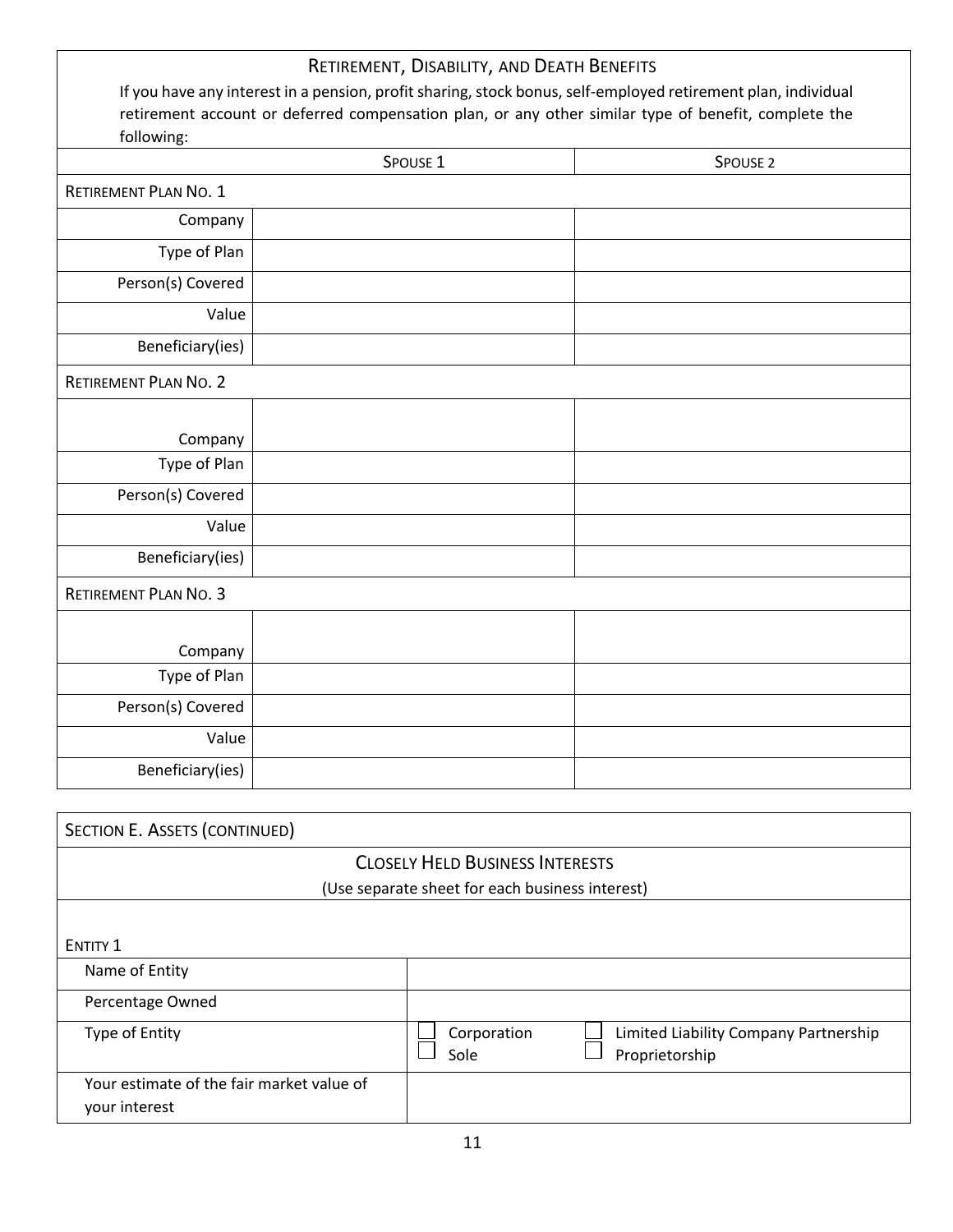| Your tax basis for your interest                                                                             |                                                                                      |  |  |
|--------------------------------------------------------------------------------------------------------------|--------------------------------------------------------------------------------------|--|--|
| Do you have any plans to dispose of business<br>interest(s) during your lifetime? If so, please<br>describe  |                                                                                      |  |  |
| What are your wishes as to disposition of<br>ownership after death                                           | Transfer to Family Sale to Key-<br>Employee<br>Sale to Co-Owner of Business<br>Other |  |  |
| Is there a buy/sell or redemption agreement                                                                  | Yes<br>l No                                                                          |  |  |
| <b>ENTITY 2</b>                                                                                              |                                                                                      |  |  |
| Name of Entity                                                                                               |                                                                                      |  |  |
| Percentage Owned                                                                                             |                                                                                      |  |  |
| Type of Entity                                                                                               | Corporation<br>Limited Liability Company Partnership<br>Sole<br>Proprietorship       |  |  |
| Your estimate of the fair market value of<br>your interest                                                   |                                                                                      |  |  |
| Your tax basis for your interest                                                                             |                                                                                      |  |  |
| Do you have any plans to dispose of business<br>interest(s) during your lifetime? If so, please<br>describe  |                                                                                      |  |  |
| What are your wishes as to disposition of<br>ownership after death                                           | Transfer to Family Sale to Key-<br>Employee<br>Sale to Co-Owner of Business<br>Other |  |  |
| Is there a buy/sell or redemption agreement                                                                  | <u> </u> Yes<br><b>No</b>                                                            |  |  |
| PLEASE PROVIDE FINANCIAL STATEMENTS AND TAX RETURNS FOR THE PREVIOUS THREE YEARS, AND A COPY OF ANY BUY/SELL |                                                                                      |  |  |
| OR REDEMPTION AGREEMENTS FOR EACH ENTITY.                                                                    |                                                                                      |  |  |
|                                                                                                              |                                                                                      |  |  |
| SECTION E. ASSETS (CONTINUED)                                                                                |                                                                                      |  |  |
|                                                                                                              | LIFE INSURANCE                                                                       |  |  |
|                                                                                                              |                                                                                      |  |  |

PROVIDED BY EMPLOYER

|            | Policy No. 1 | Policy No. 2 |
|------------|--------------|--------------|
|            |              |              |
| Company    |              |              |
|            |              |              |
| Policy No. |              |              |
|            |              |              |
| Type       |              |              |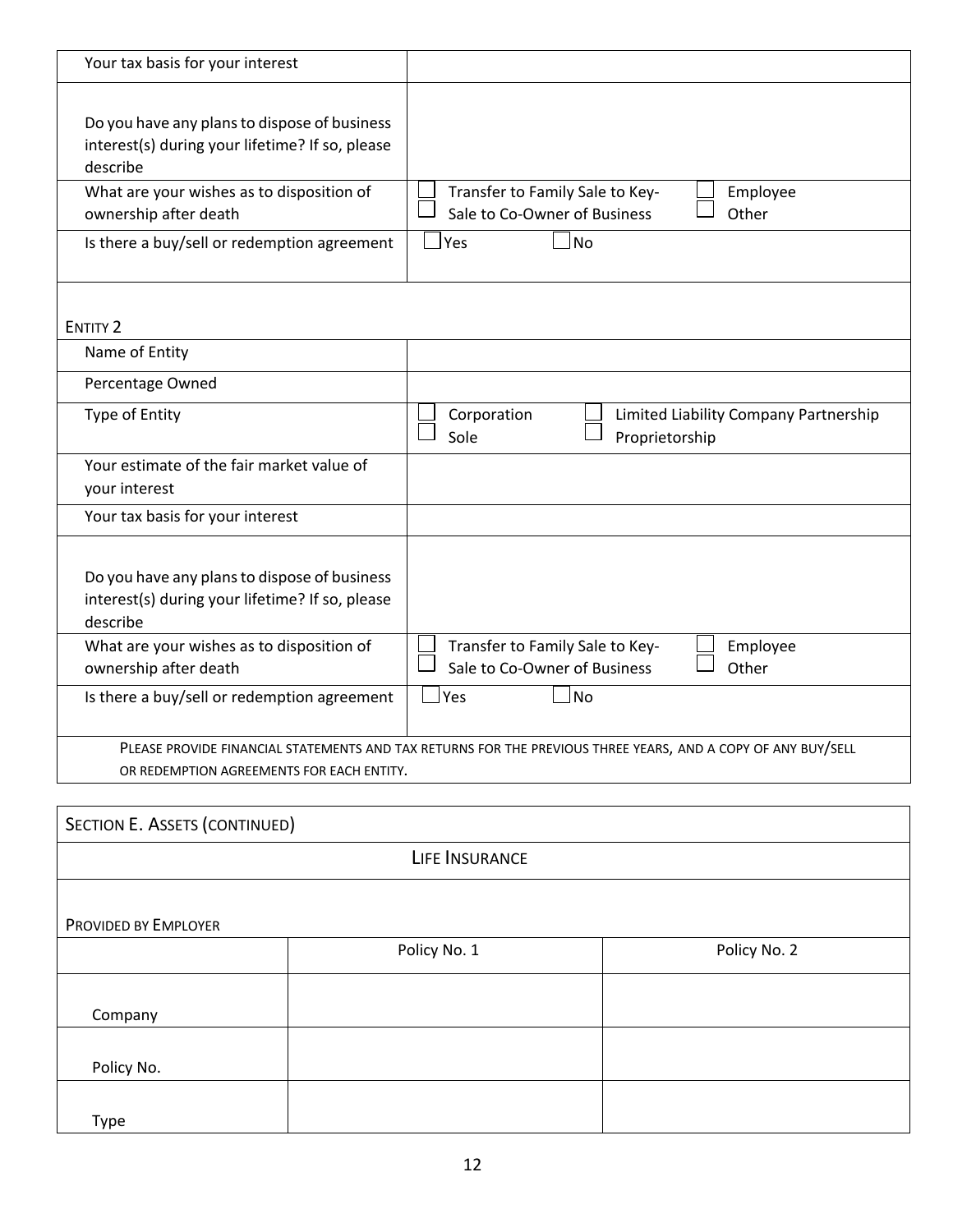| Insured                        |                     |              |
|--------------------------------|---------------------|--------------|
|                                |                     |              |
| Owner                          |                     |              |
|                                |                     |              |
| Beneficiary                    |                     |              |
|                                |                     |              |
| <b>Contingent Beneficiary</b>  |                     |              |
| Cash Value                     |                     |              |
|                                |                     |              |
| Death Benefit                  |                     |              |
|                                |                     |              |
| Amount of Loan                 |                     |              |
|                                |                     |              |
| <b>Employee's Contribution</b> |                     |              |
|                                |                     |              |
| <b>OWNED BY CLIENTS</b>        | Policy No. 1        | Policy No. 2 |
|                                |                     |              |
|                                |                     |              |
| Company                        |                     |              |
| Policy No.                     |                     |              |
|                                |                     |              |
| Type                           |                     |              |
|                                |                     |              |
| Insured                        |                     |              |
|                                |                     |              |
| Owner                          |                     |              |
| Beneficiary                    |                     |              |
|                                |                     |              |
| <b>Contingent Beneficiary</b>  |                     |              |
|                                |                     |              |
| Face Value                     |                     |              |
|                                |                     |              |
| Amount of Loan                 |                     |              |
| Employee's Contribution        |                     |              |
|                                | <b>OTHER ASSETS</b> |              |
|                                |                     |              |